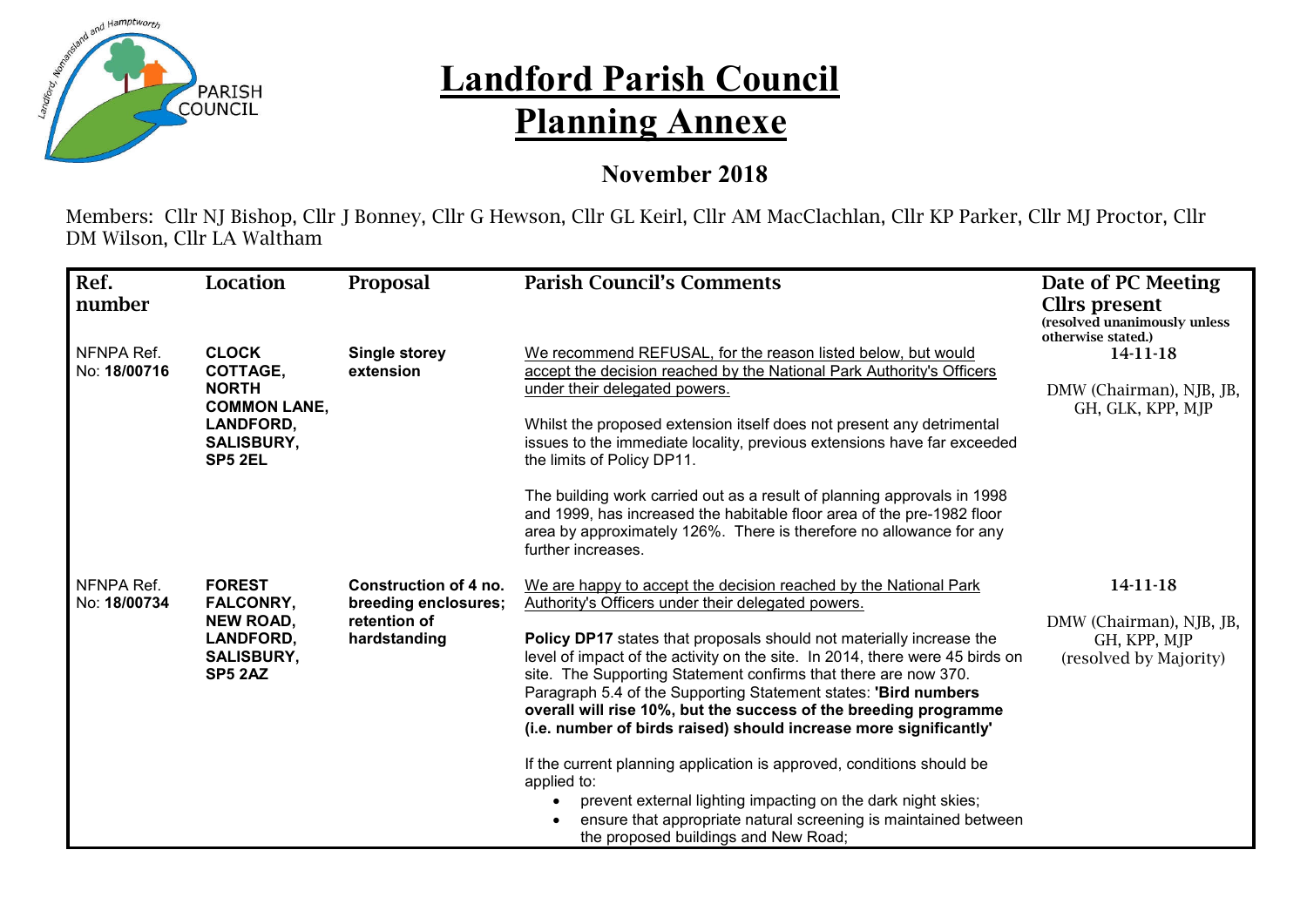|                            |                                                                                 |                                                                                                               | land to be restored to its natural condition when the proposed<br>buildings are demolished or the business no longer exists.                                                                                                                                                                                                                                                                                                                                                                                                                                                                                                                                                                                        |                                               |
|----------------------------|---------------------------------------------------------------------------------|---------------------------------------------------------------------------------------------------------------|---------------------------------------------------------------------------------------------------------------------------------------------------------------------------------------------------------------------------------------------------------------------------------------------------------------------------------------------------------------------------------------------------------------------------------------------------------------------------------------------------------------------------------------------------------------------------------------------------------------------------------------------------------------------------------------------------------------------|-----------------------------------------------|
| NFNPA Ref.<br>No: 18/00779 | <b>POUND</b><br>COTTAGE,                                                        | Two storey rear<br>extension; single                                                                          | We recommend REFUSAL, for the reason listed below.                                                                                                                                                                                                                                                                                                                                                                                                                                                                                                                                                                                                                                                                  | 14-11-18                                      |
|                            | <b>SOUTHAMPTON</b><br>ROAD,<br>LANDFORD,<br><b>SALISBURY,</b><br><b>SP5 2EF</b> | storey side<br>extension; chimney<br>removal; render;<br>demolition of<br>existing single storey<br>extension | The two storey and single storey extensions are completely incompatible<br>with the character of the main building, which is listed in Appendix 3 of<br>the Landford Village Design Statement as one the area's 'buildings of<br>special interest'.                                                                                                                                                                                                                                                                                                                                                                                                                                                                 | DMW (Chairman), NJB, JB,<br>GH, GLK, KPP, MJP |
|                            |                                                                                 |                                                                                                               | Calculations submitted for the habitable ground floor area have included<br>the floor area of the porch. This did not exist in 1982 and should not,<br>therefore, be included in the existing floor area calculations. However,<br>the 2.5m <sup>2</sup> floor area of the porch will need to be included in the proposed<br>floor area calculations as an attached outbuilding. The corrected floor<br>area calculations are as follows:                                                                                                                                                                                                                                                                           |                                               |
|                            |                                                                                 |                                                                                                               | 47.7m <sup>2</sup><br>existing ground floor area<br>existing first floor area<br>33.5m <sup>2</sup><br>total existing floor area<br>81.2m <sup>2</sup>                                                                                                                                                                                                                                                                                                                                                                                                                                                                                                                                                              |                                               |
|                            |                                                                                 |                                                                                                               | 61.0m <sup>2</sup><br>total proposed ground floor area<br>attached outbuilding (porch)<br>2.5 <sup>m²</sup><br>total proposed first floor area<br>43.5m <sup>2</sup><br>total proposed floor area<br>107.0m <sup>2</sup>                                                                                                                                                                                                                                                                                                                                                                                                                                                                                            |                                               |
|                            |                                                                                 |                                                                                                               | This represents 32.1% increase of the existing floor area, in excess of<br>the 30% allowance permitted under DP11.                                                                                                                                                                                                                                                                                                                                                                                                                                                                                                                                                                                                  |                                               |
|                            |                                                                                 |                                                                                                               | The proposals also fail to satisfy the requirements of the following:                                                                                                                                                                                                                                                                                                                                                                                                                                                                                                                                                                                                                                               |                                               |
|                            |                                                                                 |                                                                                                               | <b>Landford Village Design Statement SPD</b>                                                                                                                                                                                                                                                                                                                                                                                                                                                                                                                                                                                                                                                                        |                                               |
|                            |                                                                                 |                                                                                                               | <b>GUIDELINE 7.1.8 - The proportions of each elevation (particularly the</b><br>front elevation) should be consistent with traditional dwellings<br><b>GUIDELINE 7.2.3 - Wall finishes other than brickwork should be</b><br>carefully selected to ensure compatibility with other wall finishes on the<br>same site and adjacent buildings.<br><b>GUIDELINE 7.3.1 - Roof structures should be simple pitched roofs, and</b><br>the pitch should be appropriate for the roof finish.<br><b>GUIDELINE 7.16.1 - Extensions should be visually subordinate to the</b><br>original building and make a positive contribution to it without adversely<br>affect the scale, proportion or character of the main building. |                                               |